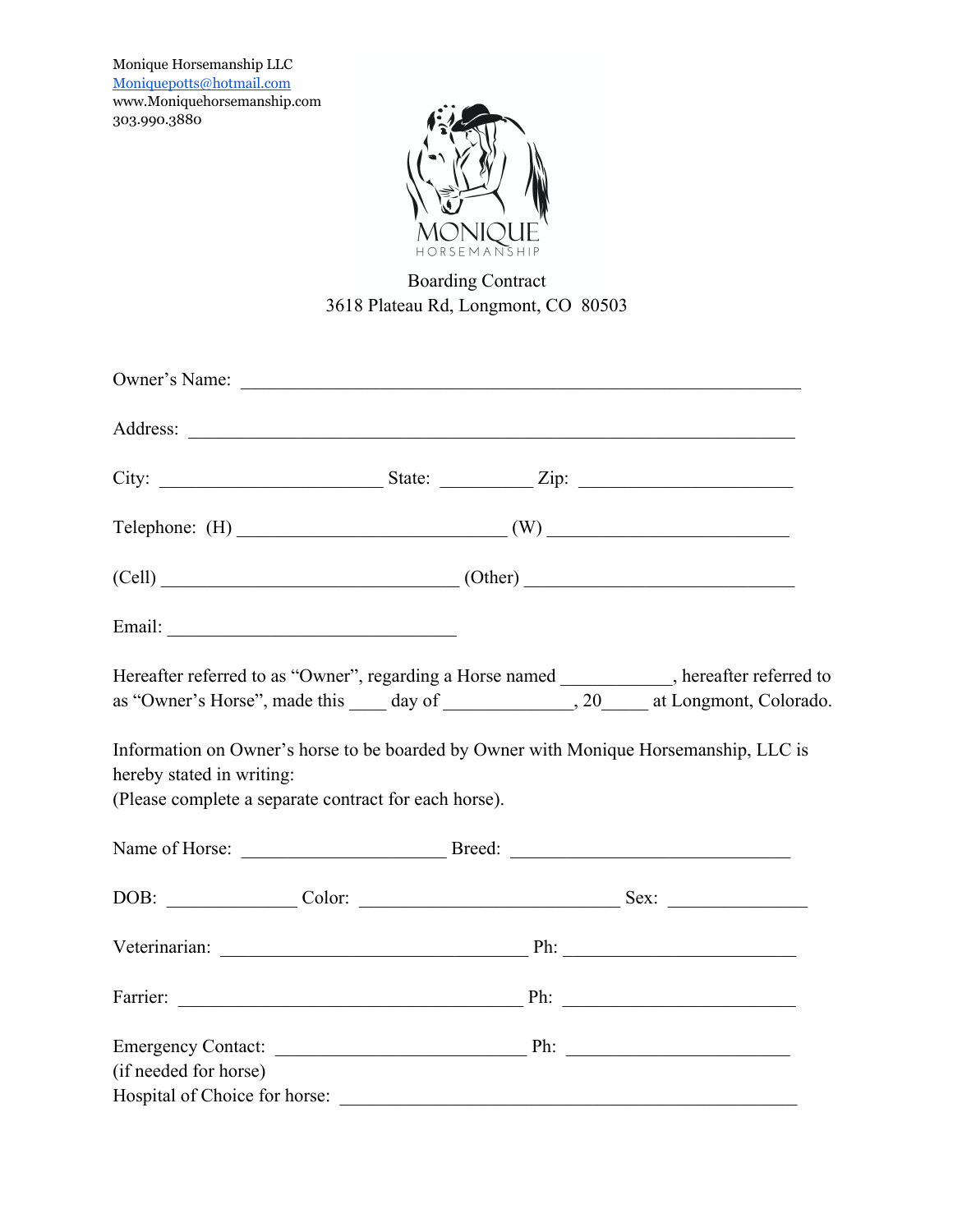| Insured?   |    |              |
|------------|----|--------------|
| <b>YES</b> | NО | (circle one) |

Insurance Company: The state of  $\mathbb{P}$ h:

Surgery candidate? YES NO (circle one)

Initial \_\_\_\_\_\_\_\_

In consideration of the payment of full board and the performance by Owner of the covenants and agreements hereinafter set forth, Owner and Monique Potts, LLC agree as follows:

1) Monique Horsemanship, LLC agrees to provide Owner's Horse with one of the following accommodations:

o Box stall

o Paddock

Owner's Horse to be turned out daily, weather and ground conditions permitting, as determined by Monique Horsemanship, LLC.

Owner's Horse to be fed hay and/or alfalfa daily as agreed upon by Owner and Monique Horsemanship, LLC.

Additional feed, supplements and/or medications provided by Owner to be fed as agreed upon by owner and Monique Horsemanship, LLC

Additional included services provided by Monique Horsemanship, LLC as agreed upon by Owner and Monique Horsemanship, LLC include: blanketing, fly masks and sheets.

2) Owner agrees to pay \$900 monthly board, to be paid on the first day of each month. Delinquent payments will be charged \$50.00 a day after the 5th of the month and will bear a monthly interest rate of 5% compounded monthly. There will be a \$25.00 charge for each NSF returned check.

3) Owner agrees to pay any costs and expenses incurred by Monique Horsemanship, LLC on Owner's behalf, including but not limited to costs and expenses incurred in administering emergency medical treatment to Owner's Horse, or incurred as a result of damage beyond normal wear and tear caused by Owner, Owner's guest or lessee, Owner's Horse and/or any of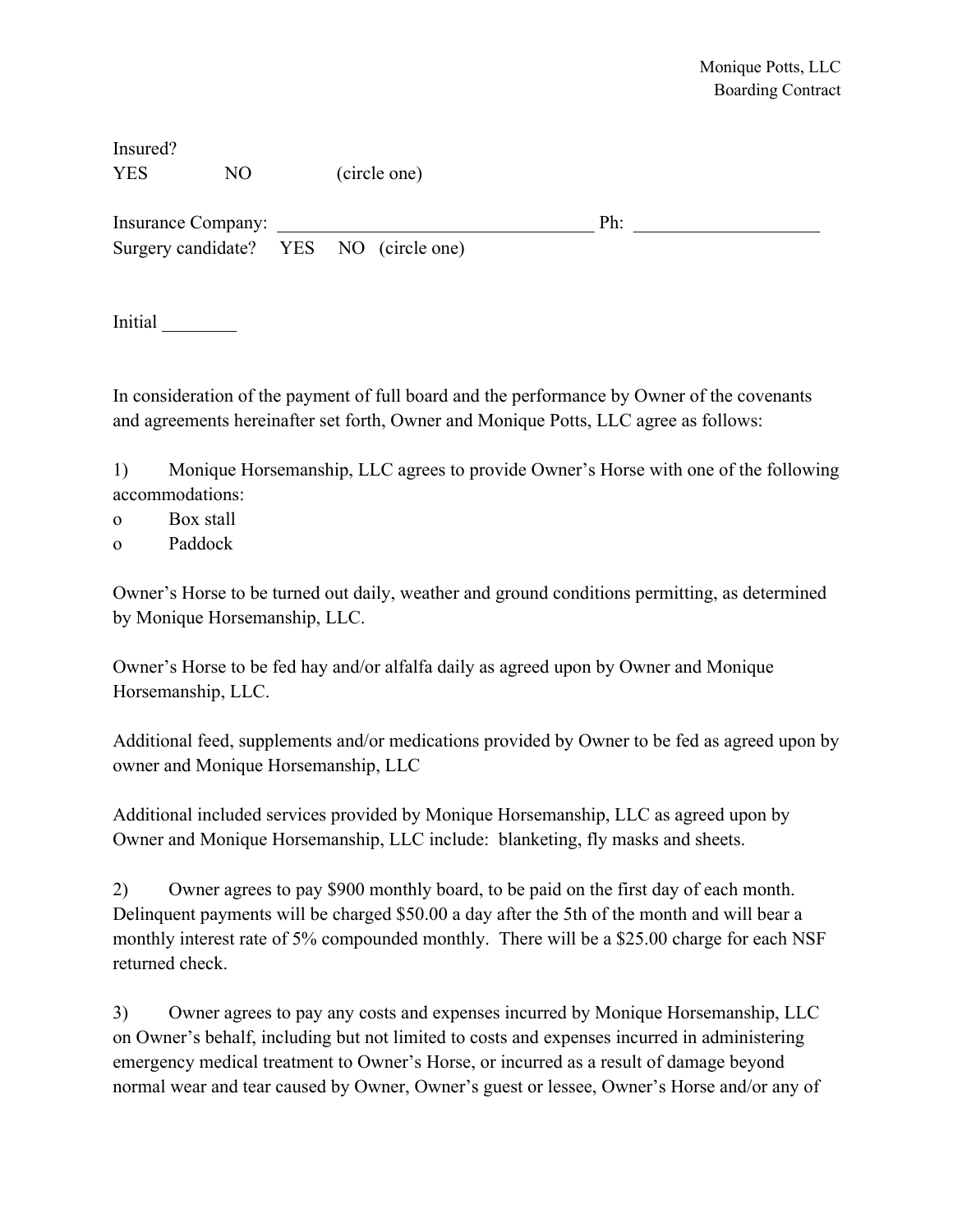Owner's equipment, within 15 days of receipt of written notice to Owner of such costs and expenses.

4) Owner agrees that a lien shall arise on Owner's Horse in favor of Monique Horsemanship LLC for any amount that may be due for feeding, herding, pasturing, keeping or boarding Owner's Horse, including amounts due as a result of damage beyond normal wear and tear caused by Owner, Owner's guest or lessee, Owner's Horse and/or any of Owner's equipment, for medical care provided to such horse, and for all costs incurred in enforcing such lien, including attorney's fees. Owner agrees to pay in full (cash or cashier check) their account due to Monique Horsemanship, LLC prior to removal of Owner's Horse.

5) Owner hereby warrants that Owner's Horse has not been exposed to any contagious or infectious disease prior to its arrival at Monique Horsemanship, LLC at 3618 Plateau Road, Longmont, CO. Owner will furnish a current medical health certificate and a current negative Coggins (within last twelve (12) months) to Monique Horsemanship, LLC prior to the Owner's Horse arrival.

Initial

6) Owner agrees to adhere to Monique Horsemanship LLC's Rules and Regulations, hereafter referred to as "Rules", a copy of which is attached and incorporated herein by this reference. Owner acknowledges that Owner has received, read, and understands these "Rules".

7) In the event that Owner or any member of Owner's family or guests become involved in an irresolvable conflict with Monique Horsemanship, LLC, their agents, officers, members, managers, independent contractors, employees or clients, Monique Horsemanship, LLC may elect and give notice to the Owner and Owner's Horse and must vacate within seven (7) days of receipt of such notice, verbal or written.

8) Owner releases Monique Horsemanship, LLC, and their past, present and future agents, officers, members, insurers, independent contractors, managers and employees from liability for any illness, accident, fire, theft, loss or damage of any kind to Owner's Horse while it is boarded with Monique Horsemanship, LLC at 3618 Plateau Road, Longmont, CO or to the owner's equipment or vehicles or to Owner's person, pets, family or guests while at Monique Horsemanship, LLC at 3618 Plateau Road, Longmont, CO.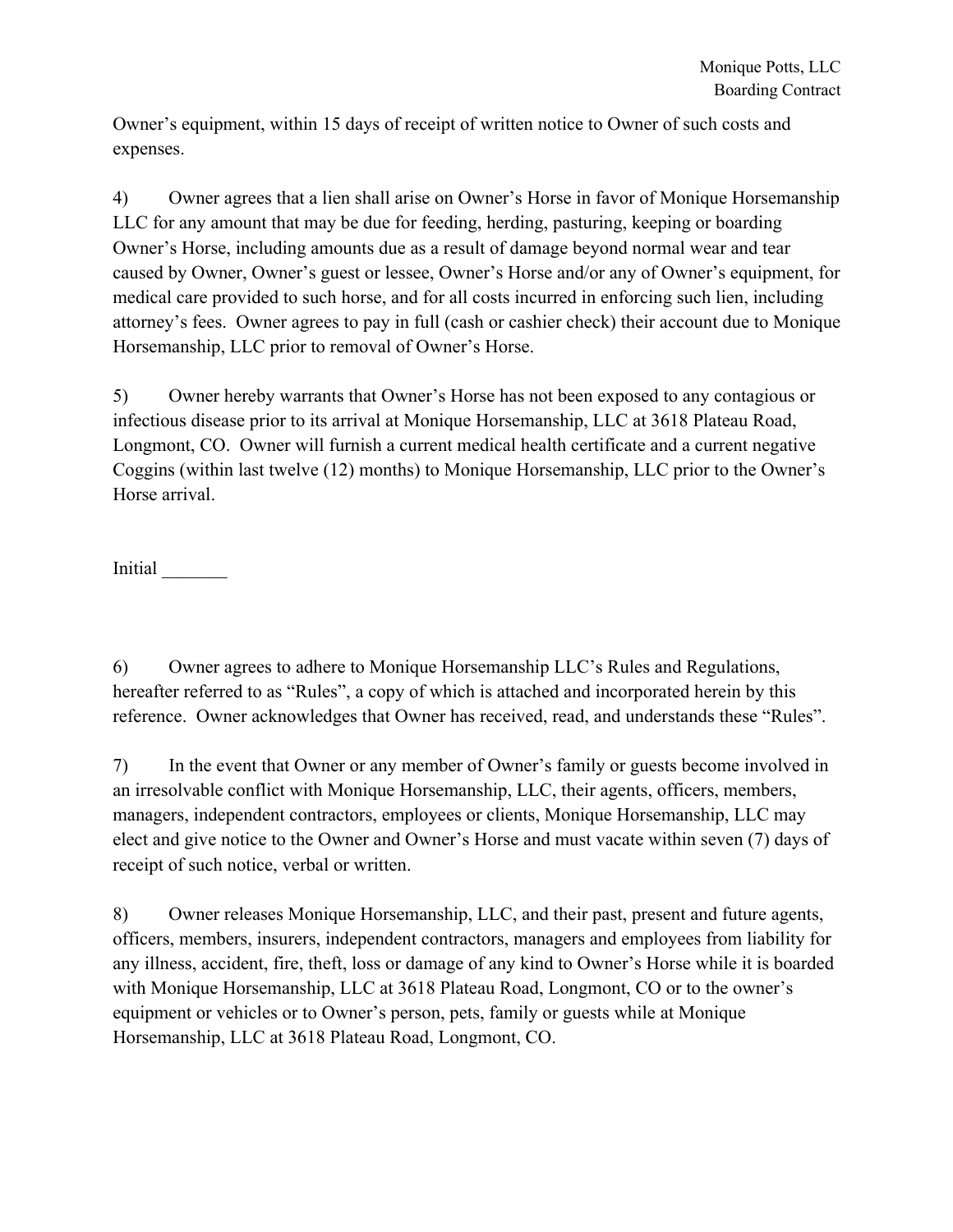9) Owner agrees and consents to any medical treatment recommended by a licensed veterinarian in an emergency and releases the veterinarian, Monique Horsemanship, LLC and their past, present and future agents, officers, members, insurers, independent contractors, managers and employees in the administration of such recommended emergency medical treatment.

10) Owner further agrees to assume all risks of boarding Owner's Horse and keeping related personal property (including, but not limited to, equipment, tack and trailers) at Monique Horsemanship, LLC at 3618 Plateau Road, Longmont, CO.

11) This agreement is effective beginning and state of the state of the state of the state of the state of the state of the state of the state of the state of the state of the state of the state of the state of the state o continues month to month. Either party may terminate this Boarding Contract by giving the other thirty (30) days written notice.

WARNING: Under Colorado Law, an equine professional is not liable for an injury to or the death of a participant in equine activities resulting from the inherent risks of equine activities, pursuant to section 13-21-119, Colorado Revised Statutes.

|                                                | Date _________________ Monique Horsemanship, LLC Representative ________________ |  |  |  |
|------------------------------------------------|----------------------------------------------------------------------------------|--|--|--|
| Emergency Contact Information for Owner/Rider: |                                                                                  |  |  |  |
|                                                |                                                                                  |  |  |  |
|                                                | Relation to Owner/Rider:                                                         |  |  |  |
|                                                |                                                                                  |  |  |  |

Monique Horsemanship, LLC 3618 Plateau Road, Longmont, CO (303)990-3880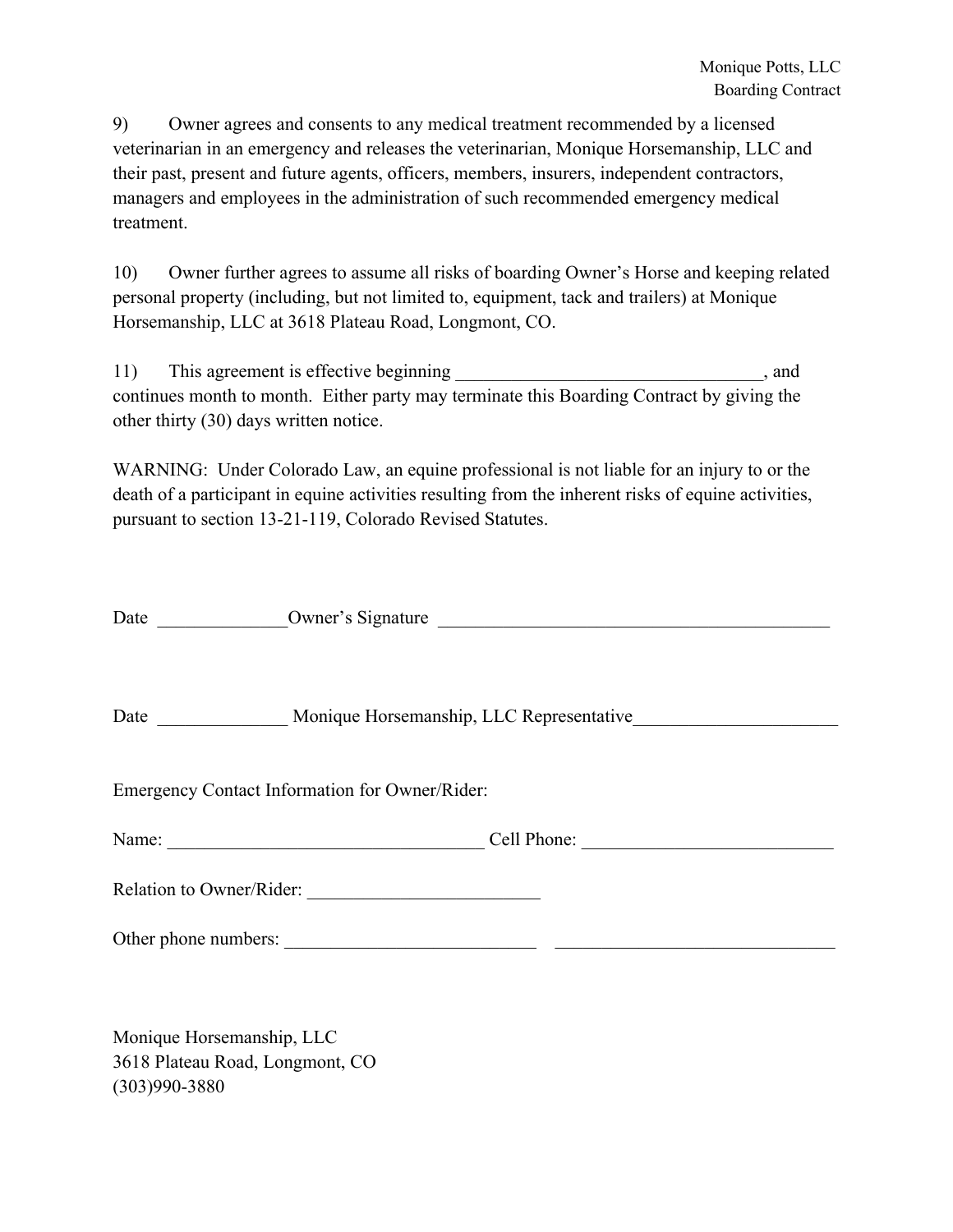## RULES AND REGULATIONS

1) Respect to and for all members of the barn, including trainers, clients, employees, boarders, owners, and guests, is mandatory. Disrespect of others' property, horse, space, time, etc. will NOT be tolerated.

2) Clients may visit their horses in training by appointment only. Disregard for this rule can result it strikes against client

3) The horses at Monique Horsemanship at 3618 Plateau Road, Longmont, CO are fed hay two or three times daily as specified. Owners may provide additional feed and/or supplements that will be fed daily if supplements are packaged or bagged and labeled with the horse's name and placed in the designated area.

4) No refunds will be issued on services already provided

5) Horses must be up to date on immunizations and owners must de-worm their horses in keeping with the barn de-worming schedule. Owners are responsible for scheduling vaccinations.

6) All tack and supplies should be identified with horse's name. Monique Horsemanship, LLC ASSUMES NO RESPONSIBILITY FOR LOST OR STOLEN ARTICLES.

7) General maintenance: Clean up after yourself and your horse; pick up poop and trash as soon as possible, and ensure that gates/doors/stalls are all securely closed and latched at all times; turn off lights if you are the last one in the barn/arena; only tie horses in the crossties, unless in the indoor

8) 24 hour cancellation policy for lessons and training sessions. Full cost of services will be retained by Monique Horsemanship, LLC, if 24 hour policy is not honored. Exceptions can be made on a case by case basis and is at the full discretion of Monique Horsemanship.

9) Owner will notify management if he/she will be out of town, specify who is authorized to care for his/her horse and will provide emergency information to management.

10) All persons, including owners, visitors, family, friends, lessees, trainers, etc., must have current Release and Waiver of Liability and Indemnity Agreement on file with the management prior to any horse related activity.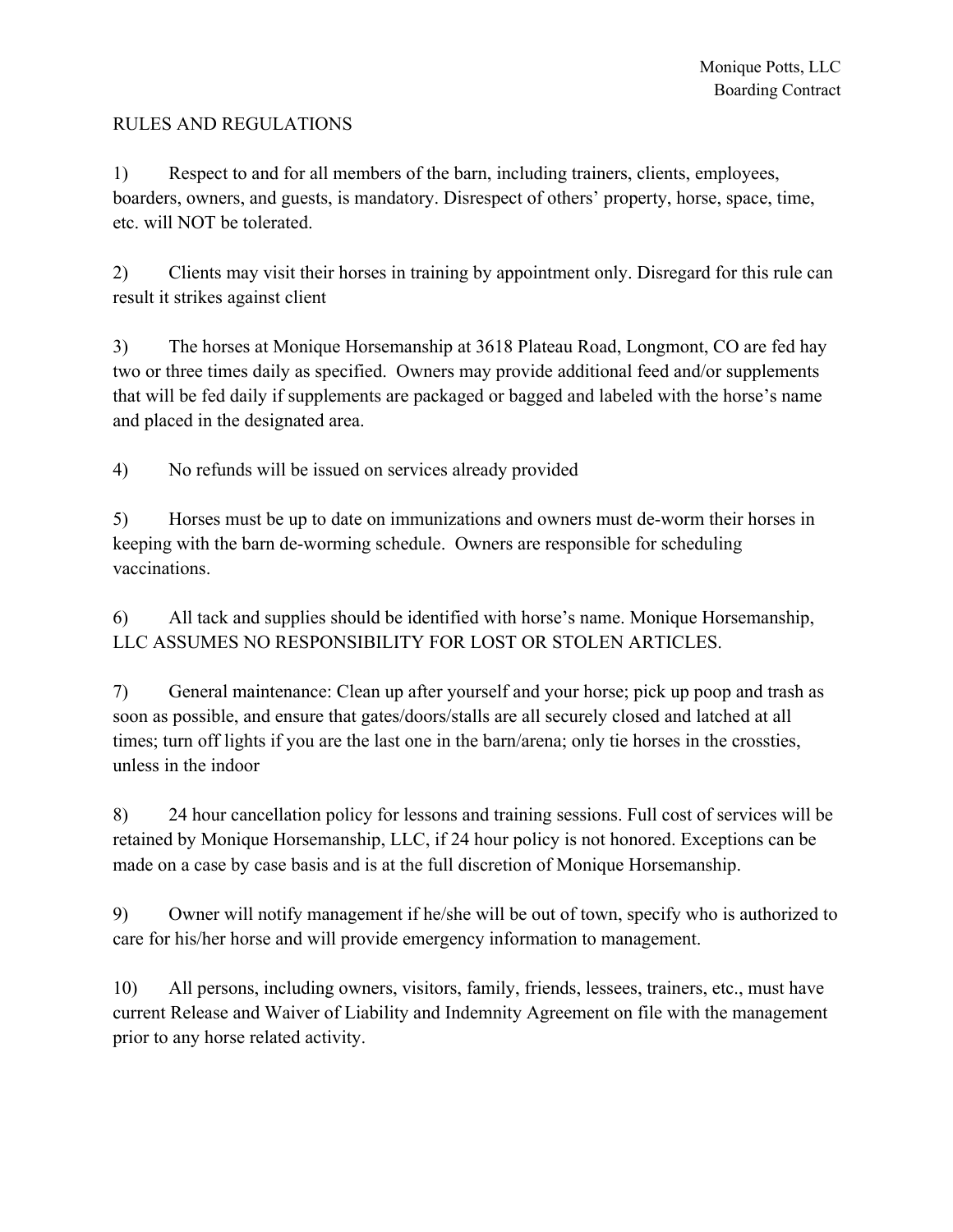11) Dogs are allowed at the facility only if they remain under the control and supervision of the owner. Aggressive dogs and endless barking will not be tolerated. OWNERS ARE RESPONSIBLE FOR CLEANING UP AFTER THEIR DOGS AND ANY DAMAGES CAUSED BY THEIR DOGS. Monique Horsemanship LLC and management reserve the right to not allow dogs on the premises.

12) No trainers, instructors or clinicians are allowed to train or teach without management approval. All trainers and instructors must have liability insurance, listing Monique Horsemanship, LLC as co-insured. Proof of insurance must be provided. A ring fee will be charged to outside trainers or instructors when using the premises.

13) Children must be supervised by a parent/guardian at all times

14) No screaming/jumping/running around when near the animals

15) No more than 5 people at a time in indoor arena, no lunging while others are riding

WARNING: Under Colorado Law, an equine professional is not liable for an injury to or the death of a participant in equine activities resulting from the inherent risks or equine activities, pursuant to section 13-21-119, CRS.

I have read the foregoing Monique Horsemanship, LLC Rules and Regulations and agree to abide by these rules. I understand these rules are subject to change and can be modified at the sole discretion of Monique Horsemanship, LLC.

| Owner's Signature |  |
|-------------------|--|
|                   |  |

Print Name